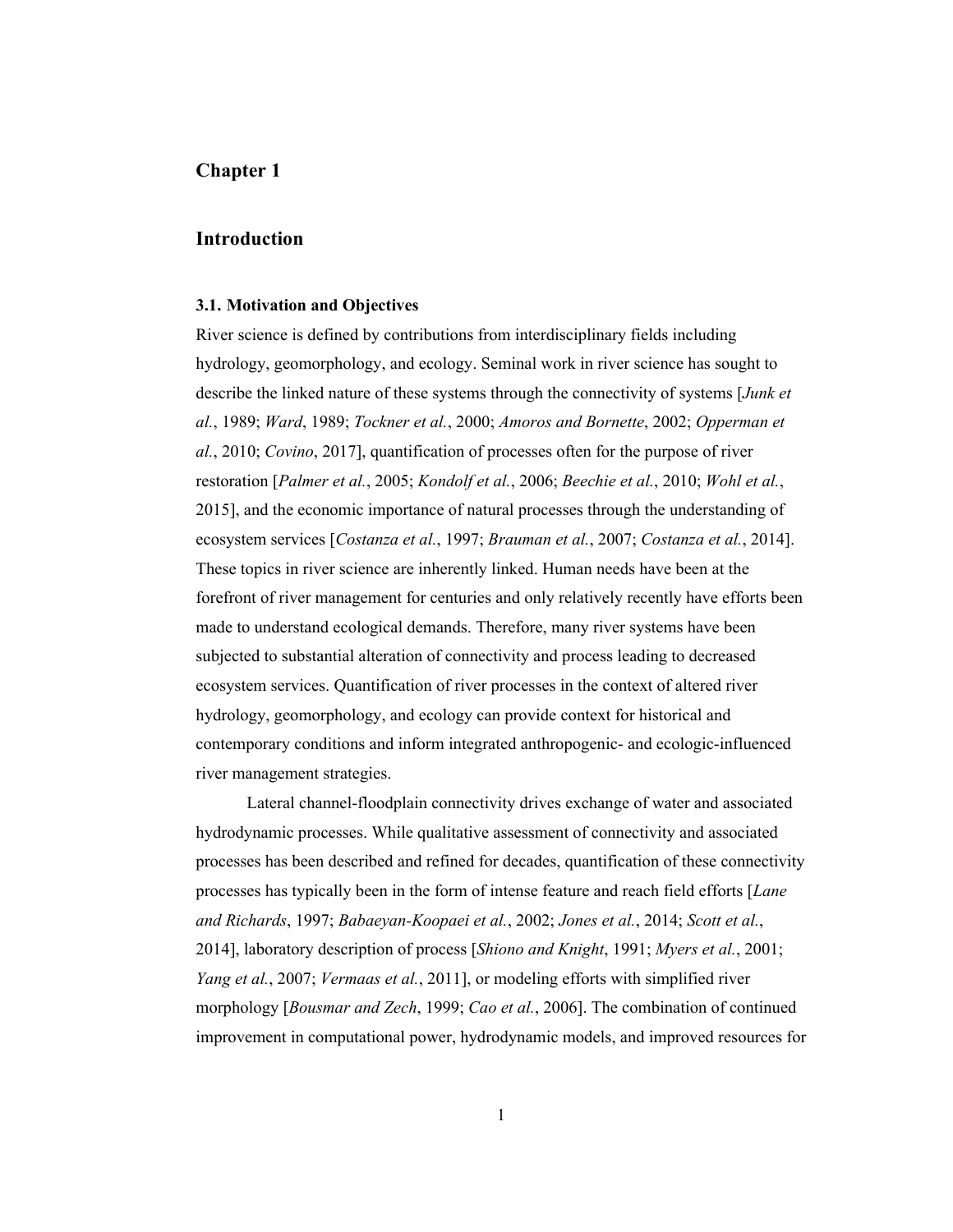topographic and vegetation data acquisition improves modeling capabilities to describe both local feature and reach length processes. The applicability of two-dimensional hydrodynamics has been expressed in a number of ecological scenarios usually under steady flow conditions or time-series analysis [*Crowder and Diplas*, 2000; *Lacey and Millar*, 2004; *Crowder and Diplas*, 2006; *Jacobson and Galat*, 2006; *Daraio et al.*, 2010; *Carnie et al.*, 2016; *Stone et al.*, 2017]. While unsteady modeling further increases computational demands, there is compelling relevance to contemporary ecological strategies such as short term environmental flows and biogeochemical flood processes. Unsteady flow dynamics within modeled rivers are often ignored in favor of simpler, steady flow conditions. However, the dynamics with which floods interact with the floodplain geomorphology and ecology are of critical importance.

Incorporation of improved channel-floodplain dynamics is often the focus of contemporary integrated river management with the idea that floodplain storage of flood flows is an integral part of the attenuation process and essential to floodplain ecology [*Hudson and Middelkoop*, 2015]. Flood wave attenuation, an ecosystem service [*Brauman et al.*, 2007], is a reach scale process that accrues as a flood wave travels downstream. Previous research indicates the strong influence of water storage on the process of attenuation, but research is dominated by simplified conditions and onedimensional modeling strategies [*Wolff and Burges*, 1994; *Woltemade and Potter*, 1994; *Jaffe and Sanders*, 2001; *Acreman et al.*, 2003; *Sanders et al.*, 2006; *Sholtes and Doyle*, 2010; *Fong et al.*, 2016]. New research indicates that floodplain connectivity has a substantial impact on flood wave shape [*Fleischmann et al.*, 2016]. This finding from gage analysis in combination with the call from previous work for two-dimensional hydrodynamic modeling in the process of flood wave attenuation displays a scientific need [*Wolff and Burges*, 1994; *Ghavasieh et al.*, 2006; *Sholtes and Doyle*, 2010]. Further, with high-resolution two-dimensional modeling now accessible, local feature scale processes which contribute to reach and basin scale attenuation can be analyzed as well.

Due to the applicability of attenuation and connectivity processes research in contemporary river management strategies, the goal within this dissertation was to quantify the hydrodynamics associated with short duration flood waves with a focus on how processes have changed through time due to both anthropogenic and climatic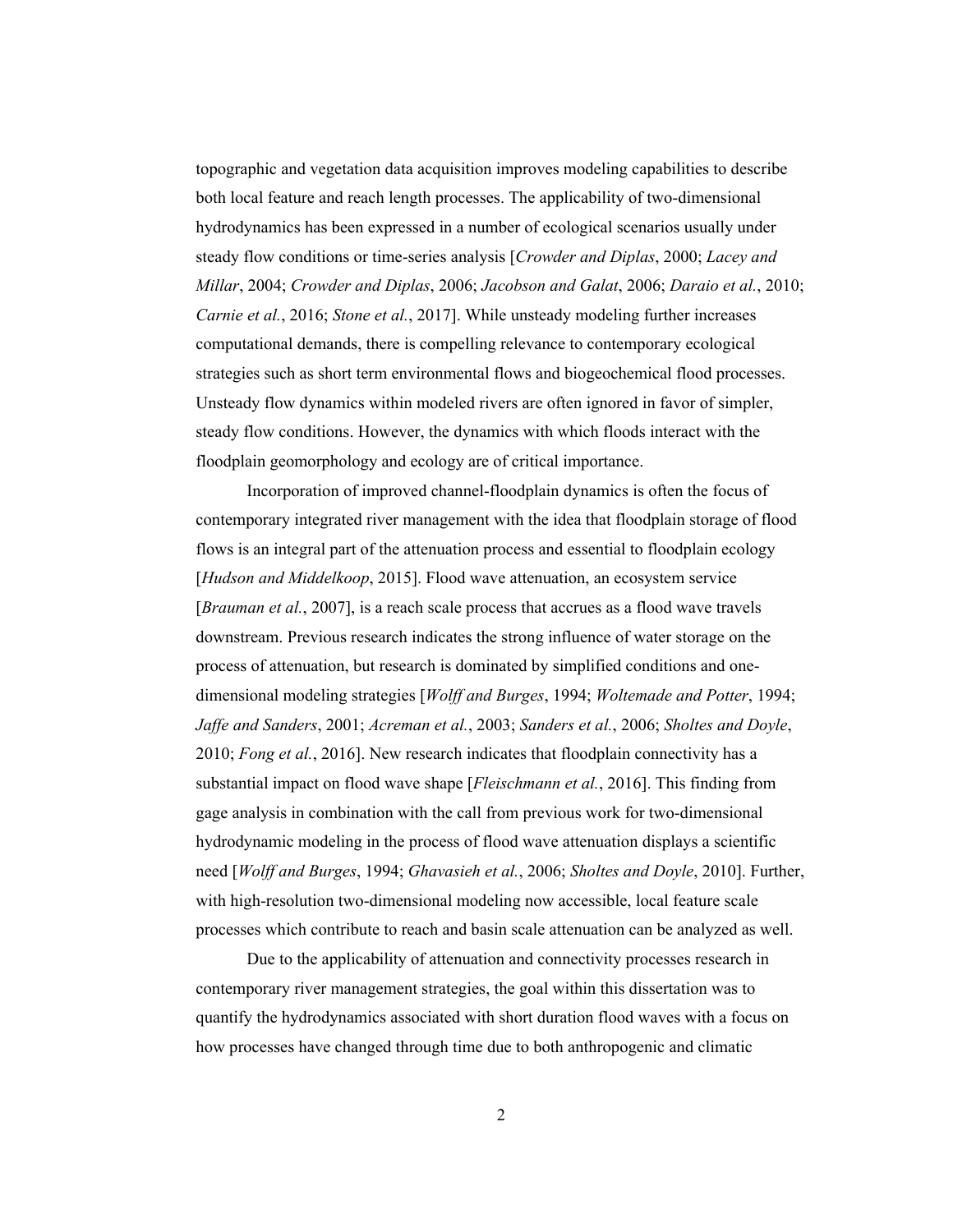alterations. Therefore, three specific objectives were set for each of the following three chapters:

- 1. Evaluate how the ecosystem service of flood wave attenuation has changed with the implementation of river engineering practices in the name of flood protection and water use as well as contemporary river restoration efforts
- 2. Describe the sensitivities of flood wave attenuation to contemporary and altered conditions representative of historical river manipulation
- 3. Characterize channel-floodplain connectivity through lateral connectivity metrics important in the consideration of biogeochemical processes

The following three chapters describe the research conducted to address each of the specific objectives. Each chapter was written as a standalone paper to be submitted to a scientific journal for publication. All chapter objectives were achieved using twodimensional hydrodynamic modeling methods. Chapter 2 describes the impact of river engineering and restoration strategies on flood wave attenuation with a focus on three representative time periods within the Middle Rio Grande: a pre-engineered historical system, an engineered pre-restoration system, and a contemporary system including recent river restoration strategies. Chapter 3 focuses on statistically describing flood wave attenuation sensitivities to contemporary channel-floodplain conditions and understanding how specific alterations to the Rio Grande have impacted hydrodynamic processes. Chapter 4 switches focus from attenuation to local hydrodynamic processes to quantify mass and momentum flux at the channel-floodplain interface, and to compare lateral and longitudinal flow characteristics in a contemporary setting.

## **3.2. Broad Contribution of Research**

With motivation for this research driven by fields of river science which focus on channel-floodplain connectivity, process-based understanding of river hydrodynamics, and ecosystem services important to anthropogenic river management strategies; the research presented here addresses each of these topics and extends the body of knowledge in each respective field. The contributions of the following three chapters are in the form of modeling methodologies, quantifiable hydrodynamic metrics, and new strategies for incorporating large-scale spatial and temporal analysis of processes.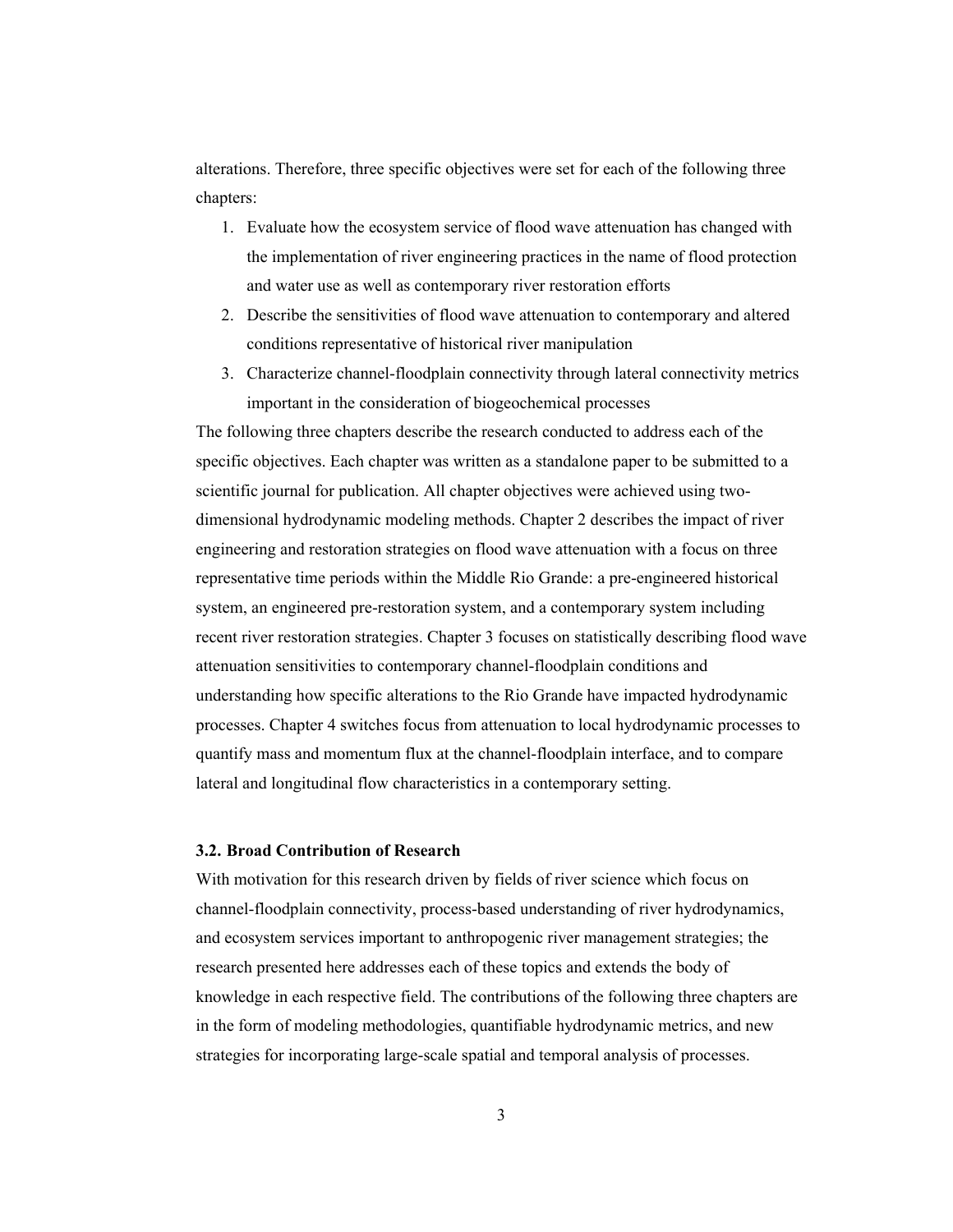The methods used were chosen to both inform river science within the Middle Rio Grande and improve methods for further study in other rivers as well. All portions of the dissertation were completed using two-dimensional hydrodynamic modeling techniques. Methodologies were implemented to create high-resolution computational meshes to represent the complexities of channel-floodplain connectivity and floodplain topography. With continually improving computational power, these types of hydrodynamic models have the ability to inform process on a local scale, but can now be run over considerably larger distances than in the past. Linking local feature dynamics with watershed and regional dynamics is critical to linking scientific understanding of hydrologic processes [*Harvey and Gooseff*, 2015], so the ability to model large areas, yet retain feature resolution, can drive this science forward and is displayed within this research.

While no model will ever completely replicate natural processes, the measurement of hydrodynamics along rivers in both time and space is extremely difficult at small spatiotemporal scales. Numerical simulation can complement empirical river science to a great degree [*Covino*, 2017]. Therefore, improvement and advancement of computational techniques must continue. Specific to this research, the implementation of scripting techniques to extract information at key locations of interests can help solve some problems arising from computational storage demands and thus inform specific questions of interest. In addition, this research displays the ability of high-resolution, two-dimensional modeling to capture hydrodynamic channel-floodplain processes that are not expressed in lower-resolution, two-dimensional models or one-dimensional, hydrodynamic models. While other modeling strategies are suitable for other topics such as flood mapping, quantifying hydrodynamics appropriately should use the more dataintensive techniques displayed here.

The research within this dissertation also presents metrics novel to flood wave attenuation. The attenuation metrics are complementary in that they help explain the processes which cause attenuation through the context of historical modeling (Chapter 2) and modeling of alterations to contemporary conditions (Chapter 3). Comparison of attenuation ratios and statistical analyses conducted within the attenuation chapters indicate the same processes occurring but from different quantification approaches. Therefore, the ratio metrics are valuable in the future application to other river systems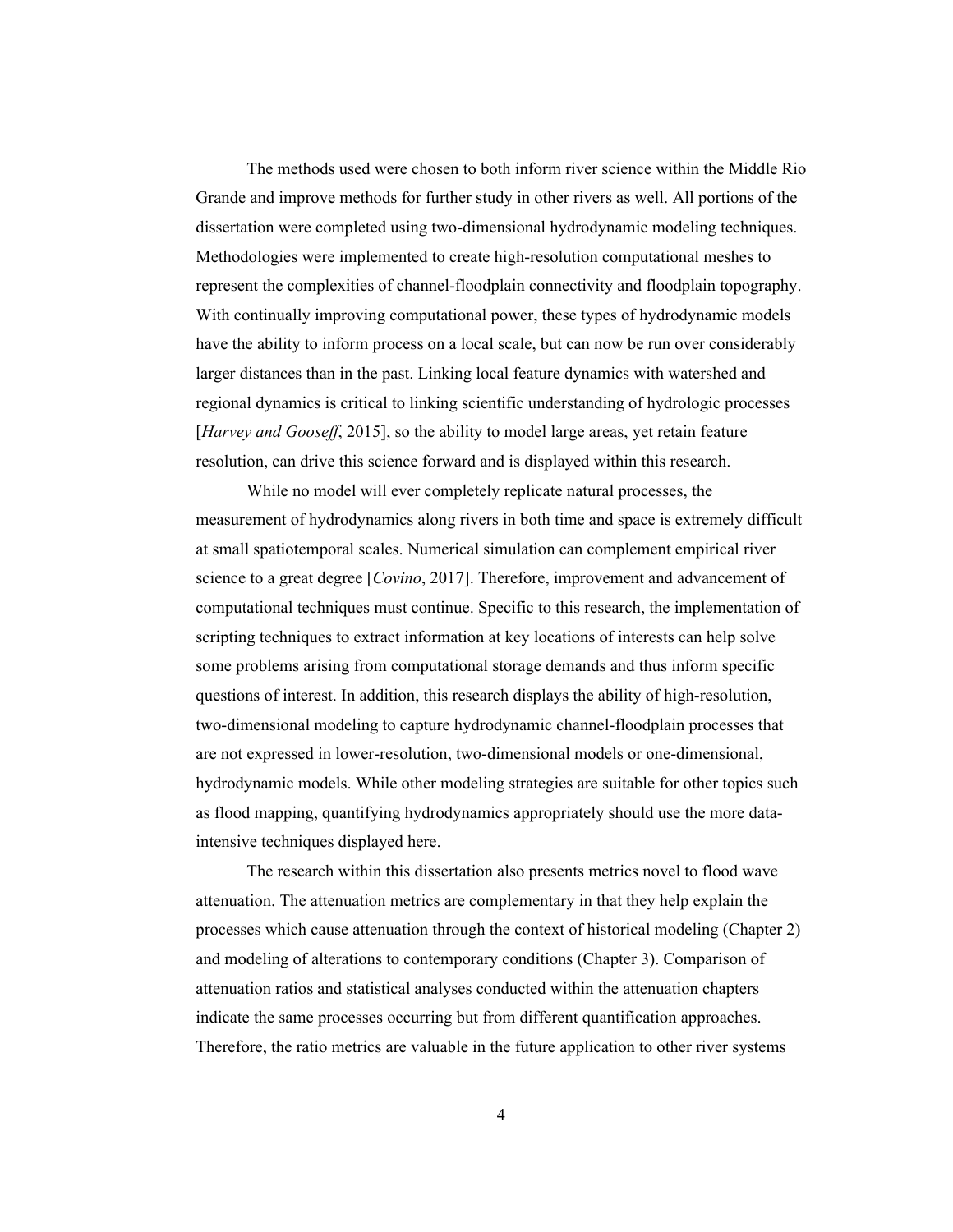which will provide further context for flood wave management. Understanding of attenuation processes may be critical as integrated floodplain management and environmental flow implementation continue to be pursued. Unsteady flows are critically important to rivers, thus understanding of the processes impacting flood waves should be pursued for these interdisciplinary reasons.

Finally, the research informs hydrodynamic processes key to floodplain connectivity science. The novel approaches for both local and integrated mass and momentum flux represent new approaches for quantifying lateral channel-floodplain connectivity (Chapter 4). These flux metrics have been expanded in one approach to analyze lateral and longitudinal discharge relationships, however, the metrics have applicability to countless hydrologic, geomorphic, and ecologic studies. For example, quantification of lateral sediment and nutrient fluxes are critical to floodplain ecosystems, thus the addition of focused channel-floodplain flux quantities could prove to be extremely helpful in other fields.

#### **3.2.1. Conceptual Model of Linked Nature of Dissertation**

The three chapters of research presented here quantify hydrodynamic processes occurring along various scales during unsteady flow events. Along reach-scales, flood wave attenuation is dependent on the transfer of water and the dissipation of momentum as the unsteady pulse moves downstream. These reach-scale hydrodynamic processes are the result of the integrated local and feature-scale flux of mass and momentum. Figure 1.1 displays the topics of each chapter in relation to greater fields within river science. Flood wave attenuation and mass and momentum fluxes are dependent on lateral floodplain connectivity, which stems from hydrologic, geomorphologic, and ecological processes. In addition, attenuation and fluxes are influenced by the way in which rivers are managed, both historically and at present. In the context of broader fields of river science, flood wave attenuation is considered an ecosystem service in that natural mechanisms provide flood control for downstream locations. While mass and momentum flux accrue to create flood wave attenuation, upstream flood wave attenuation will also likely decrease downstream lateral fluxes. These hydrodynamic fluxes are important to biogeochemical processes occurring in the channel-floodplain system. Thus, each chapter has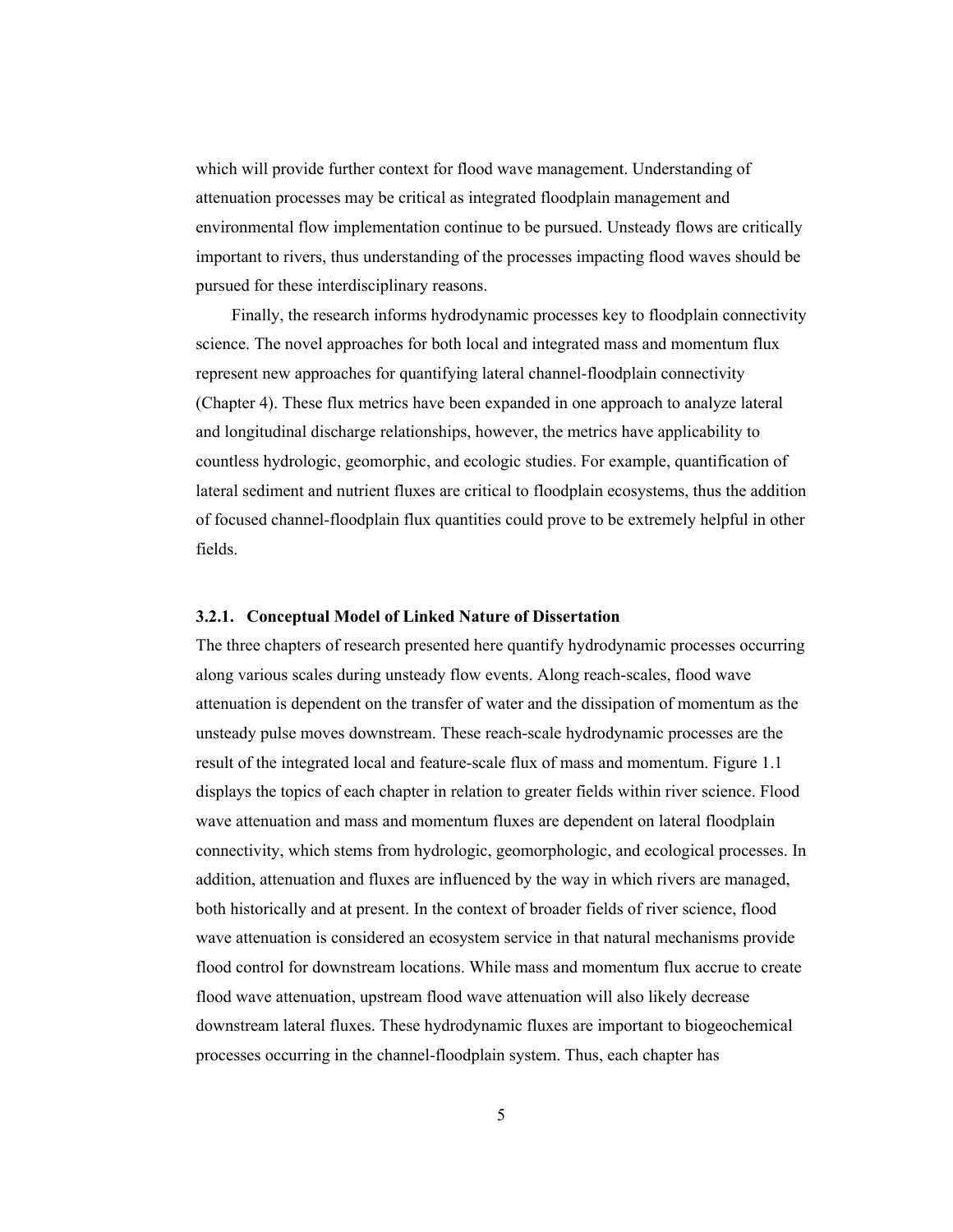applicability to, and improves understanding of, other fields of river science beyond the specific application. In addition, the techniques used for quantification of hydrodynamic processes within my dissertation advance computational methodologies in river science.



Figure 1.1. Conceptual model of dissertation research.

## **3.3. Modeling Environment**

## **3.3.1. Deltares' D-Flow Flexible Mesh**

All two-dimensional hydrodynamic modeling was conducted using the Netherlandsbased Deltares' new D-Flow Flexible Mesh (D-Flow FM) [*Deltares*, 2015]. While several fully two-dimensional models now exist, D-Flow FM was chosen for a few reasons. First, the model has been verified as using appropriate and highly efficient numerical techniques to compute water depths and velocities. At the time this research began, we became beta testers in agreement with Deltares and were given access to both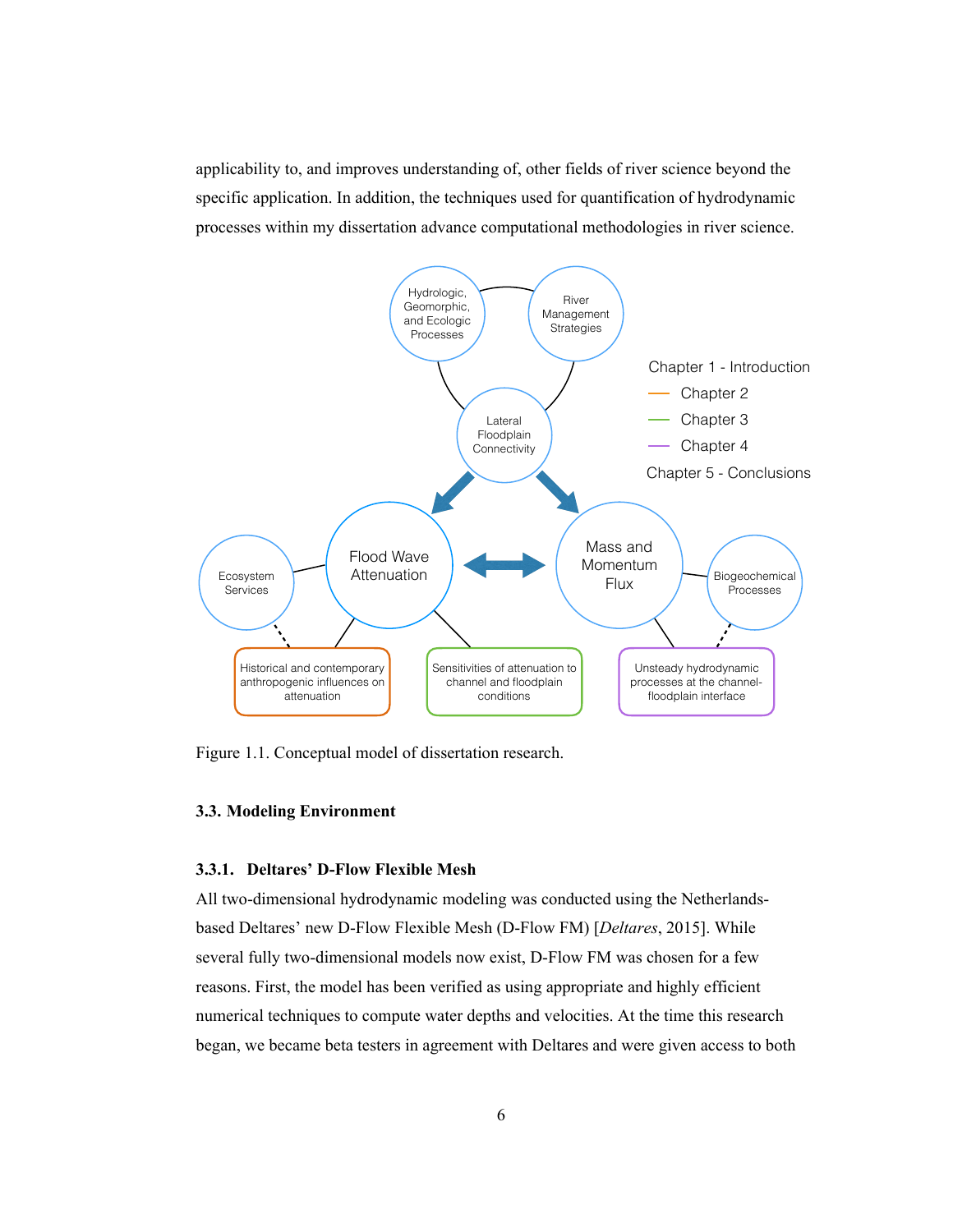a Windows graphical user interface (GUI) and Linux source code. The Windows GUI was used for mesh and boundary fabrication as well as runs of smaller models while the Linux source code was built on a supercomputer at the University of New Mexico's Center for Advanced Research Computing (CARC).

The availability of the source code was another reason D-Flow FM was chosen. While no alterations were ultimately made to the code, we were interested in the possibility that we could manipulate the code to only give model outputs in areas of interest, thus saving on computational storage with the large datasets produced by hydrodynamic models with high spatial and temporal resolution. While the source code was not manipulated, the availability of the source code allowed for improved understanding of how the model calculates hydrodynamics and the building of the model on university supercomputers.

The ability to partition a mesh and use parallel computing resources was the final reason that D-Flow FM was chosen over other available two-dimensional models. The goal of the modeling methodology was to implement modeling techniques in the fields of attenuation research and connectivity processes that captured large spatial and temporal scales. Therefore, high-resolution models were created which averaged 25  $m<sup>2</sup>$  in element area. This produced contemporary models with nearly 800,000 computational elements and a historical model with nearly 3,900,000 computational elements. Main channel elements were curvilinear in form to promote efficient calculation of longitudinal discharge, and floodplain elements were predominantly triangular in shape to describe the complex topography of the floodplain. Main channel elements were curvilinear in form to promote efficient calculation of longitudinal discharge, and floodplain elements were predominantly triangular in shape to describe the complex topography of the floodplain and improve complex inundation dynamics.

The D-Flow FM solver techniques are driven by the fundamental shallow-water equations based upon conservation of mass and momentum. These equations are depthaveraged as the spatial and temporal horizontal scales are much larger than vertical scales and hydrostatic pressure distribution is assumed within D-Flow FM [*Deltares*, 2015]. The continuity equation, or conservation of mass, is defined by Equation 1.1, while Equations 1.2 and 1.3 represent the conservation of momentum in the x- and y-directions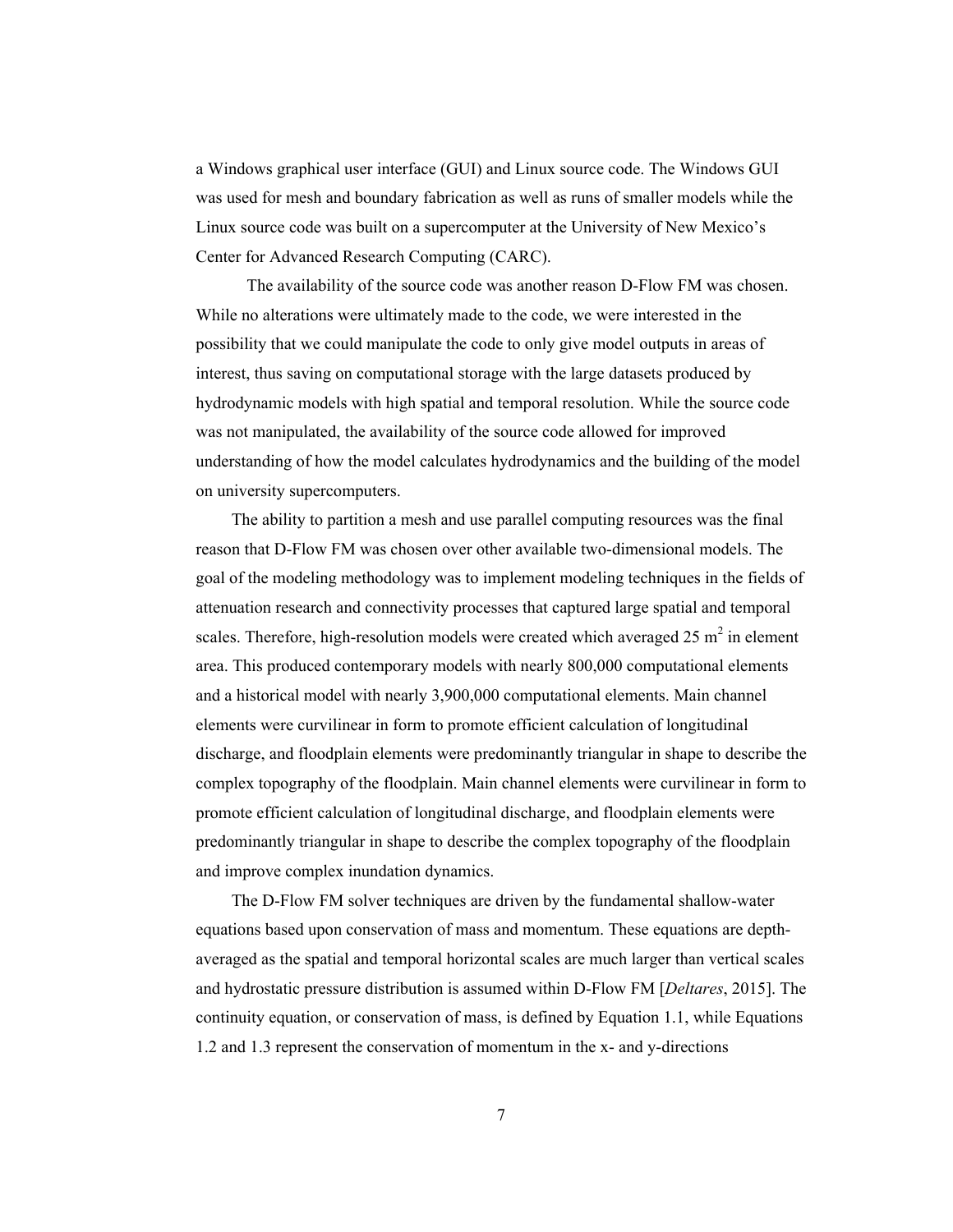[*Chaudhry*, 2007]. Within these equations *h* represents water depth, *t* is time, *u* is depthaveraged velocity in the *x*-direction, and *v* is depth-averaged velocity in the *y*-direction, *g* is the gravitational constant,  $S_{Ox}$  and  $S_{Oy}$  are the channel bottom slope in the x- and ydirections, respectively, and  $S_f$  and  $S_f$  are the friction slope in the x- and y-directions, respectively.

$$
\frac{\partial h}{\partial t} + \frac{\partial (uh)}{\partial x} + \frac{\partial (vh)}{\partial y} = 0 \tag{1.1}
$$

$$
\frac{\partial u}{\partial t} + \frac{1}{2} \frac{\partial u^2}{\partial x} + \frac{\partial uv}{\partial y} = -g \frac{\partial h}{\partial x} + g \left[ S_{0x} - S_{fx} \right] \tag{1.2}
$$

$$
\frac{\partial v}{\partial t} + \frac{\partial uv}{\partial x} + \frac{1}{2} \frac{\partial v^2}{\partial y} = -g \frac{\partial h}{\partial y} + g \left[ S_{0y} - S_{fy} \right]
$$
(1.3)

Within D-Flow FM, these equations are solved using finite-volume techniques implementing established *k-*<sup>e</sup> turbulence closure methodology [*Deltares*, 2015]. With latitude, longitude, elevation, and roughness defined by the user, output data at each element includes *h*, *u*, and *v*. For calculation of friction losses, Manning's roughness coefficients were chosen for bed and vegetation roughness description with vegetation mapping and hypothetical conditions defining the spatial extents. One-meter topographic digital elevation models were interpolated to D-Flow FM mesh nodes using values nearest to mesh nodes. The mass and momentum equations were solved using a time-step dependent on a maximum Courant number of 0.7 (Eqn. 1.4), which allows for time-steps to vary based upon flow conditions. More specific description of mesh smoothing and orthogonalization methods and finite-volume mathematical techniques can be found in the D-Flow FM User Manual [*Deltares*, 2015].

$$
0.7 \ge u\Delta t/\Delta x \tag{1.4}
$$

#### **3.3.2. Parallel Computing at CARC**

The benefits of D-Flow FM would not have been achievable without collaboration from CARC. The supercomputers at CARC allow for research across all disciplines with a support staff that helps facilitate computational techniques. The staff at CARC built D-Flow FM allowing me to focus on the modeling methodologies. The D-Flow FM model was built on Ulam, a supercomputer at CARC which allows for tightly-coupled parallel computing. The parallel computing of a D-Flow model involves the partitioning of the entire model domain into smaller domains. These domains then simultaneously solve the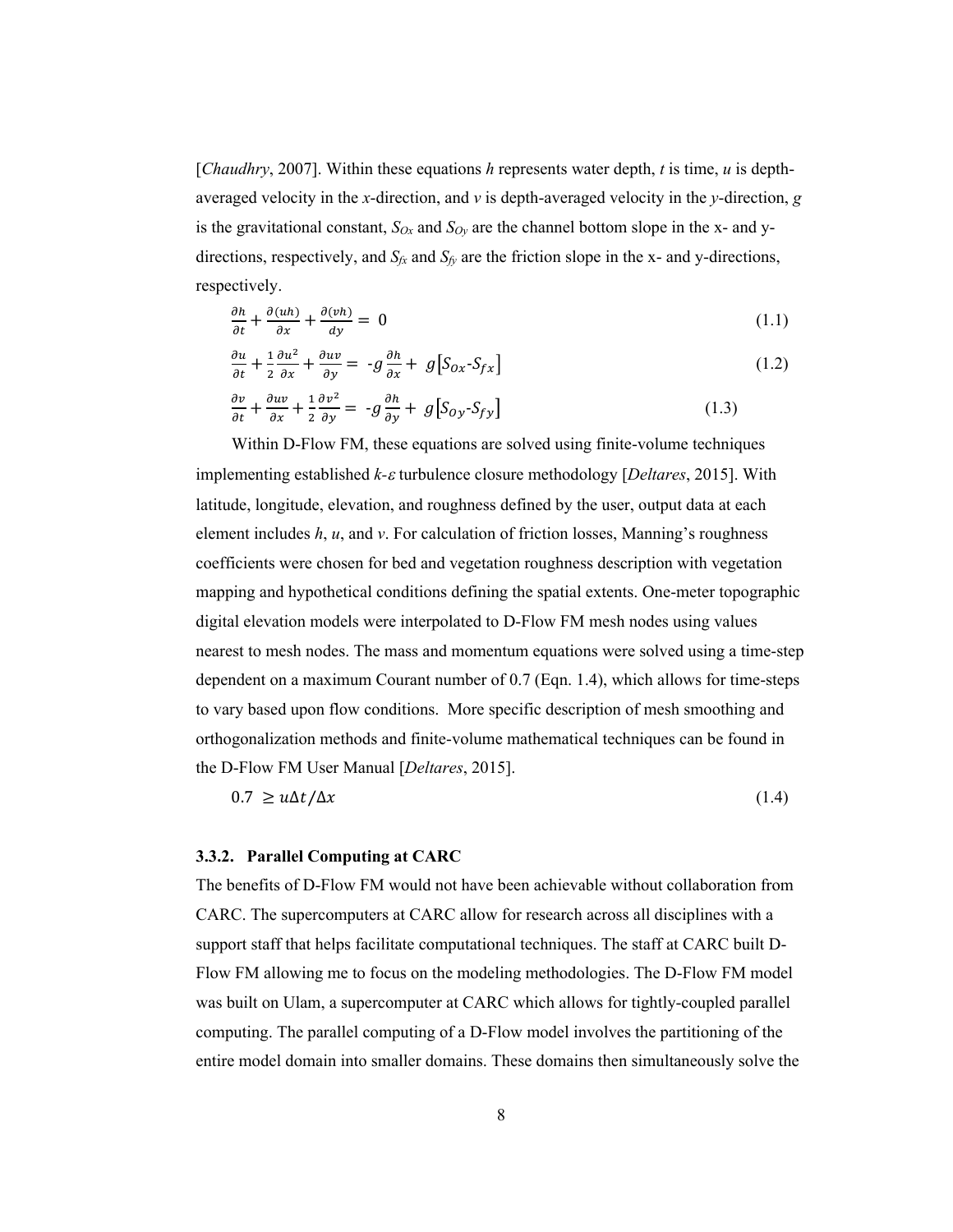defining physical equations while overlapping in small areas to produce contiguous results.

The D-Flow FM GUI interface allows for the partitioning of a model into any number of domains. At the beginning of the modeling enterprise, a benchmarking study was implemented to determine the number of domains at which the models ran most efficiently. That is, at some point, small gains in computational speed may not support increased computational resources in the further partitioning of the models. Additionally, users on Ulam are limited to the number of computational nodes. Each node on Ulam has 8 individual processors. Substantial decreases in computational time were found by using up to 8 nodes (64 processors or model partitions). To most efficiently use Ulam nodes in addition to considerations about queue time in regard to node limitations, the majority of models were run on 4 nodes or 32 partitions. The exception was the historical model in Chapter 2 which was run on 8 nodes (64 partitions) due to the substantially greater number of elements in that model compared to contemporary models because of much greater lateral extents.

## **1.3.3. Model Validation and Uncertainty**

To determine if the contemporary model used in Chapters 2 through 4 was appropriate for unsteady conditions within the reach of study, an unsteady hydrograph from September  $13 - 18$ , 2013 was modeled. In addition, 1, 1.5, and 3-day segments of model results starting on September  $13<sup>th</sup>$  were used to investigate the appropriateness of the contemporary topographic and roughness conditions on similar time-scales to those investigated in this research (Fig. 1.2). Topographic data was defined with 2010 and 2012 light detection and ranging data. Vegetation and Manning's roughness relationships from prior studies involving hydrodynamic modeling were utilized on the floodplain [*Mussetter Engineering*, 2002; *Adair*, 2016], while a channel roughness of 0.025 was defined. More specific contemporary model methodology is defined in Chapter 2 and topographic methods included in Appendix B. Using the Nash-Sutcliffe Efficiency (NSE), percent bias (PBIAS), and root mean square error-standard deviation ratio tests (RSR) [*Moriasi et al.*, 2007], the model returned satisfactory results for stage when compared to data recorded 14 river kilometers downstream at USGS 08330000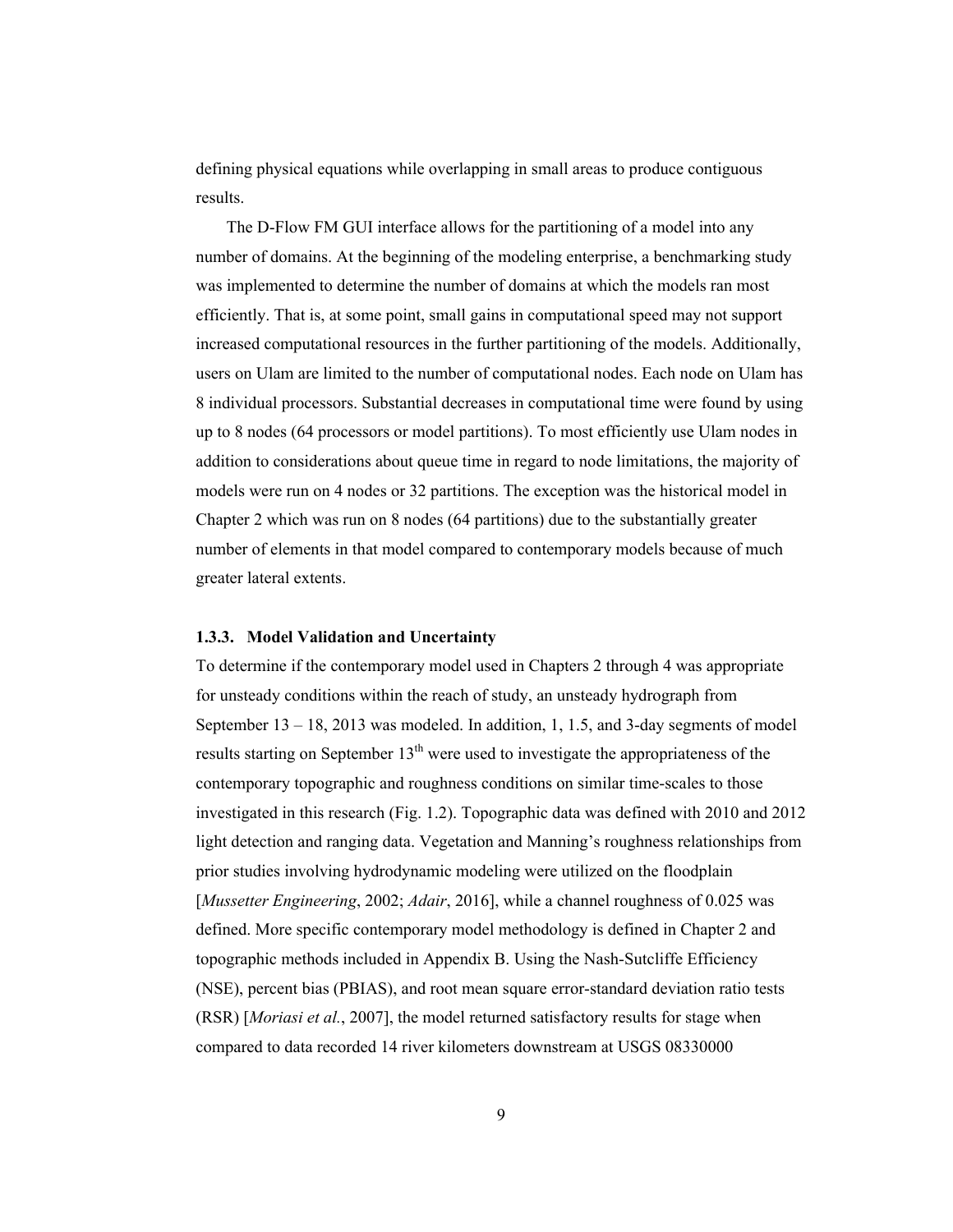(Albuquerque gage) under all durations (Table 1.1). These results provided confidence for the modeling of short duration flow events within this dissertation. While having more events to validate the model would have been beneficial, events such as the September 2013 storm are rare, thus other storms were not of the same magnitude and less appropriate for validation.



Figure 1.2. Unsteady flow validation of contemporary model for (A) 1-day, (B) 1.5-day, (C) 3-day, and (D) 5-day durations.

Table 1.1. Statistical results of contemporary model validation for four durations beginning on September 13, 2013.

| ັ            |          |            |          |          |
|--------------|----------|------------|----------|----------|
|              | $1$ -day | $1.5$ -day | $3$ -day | $5$ -day |
| NSE.         | 0.53     | 0.59       | 0.52     | 0.65     |
| <b>PBIAS</b> | 11.85    | 9.64       | 8.13     | 6.62     |
| <b>RSR</b>   | 0.69     | 0.64       | 0.70     | 0.59     |

The validation of this contemporary model was deemed an acceptable level of performance for two reasons: (1) the gage data used for the upstream discharge boundary and downstream for statistical evaluation are subject to the uncertainty discussed in sandbed river gaging strategies [*Isaacson and Coonrod*, 2011], and (2) the modeling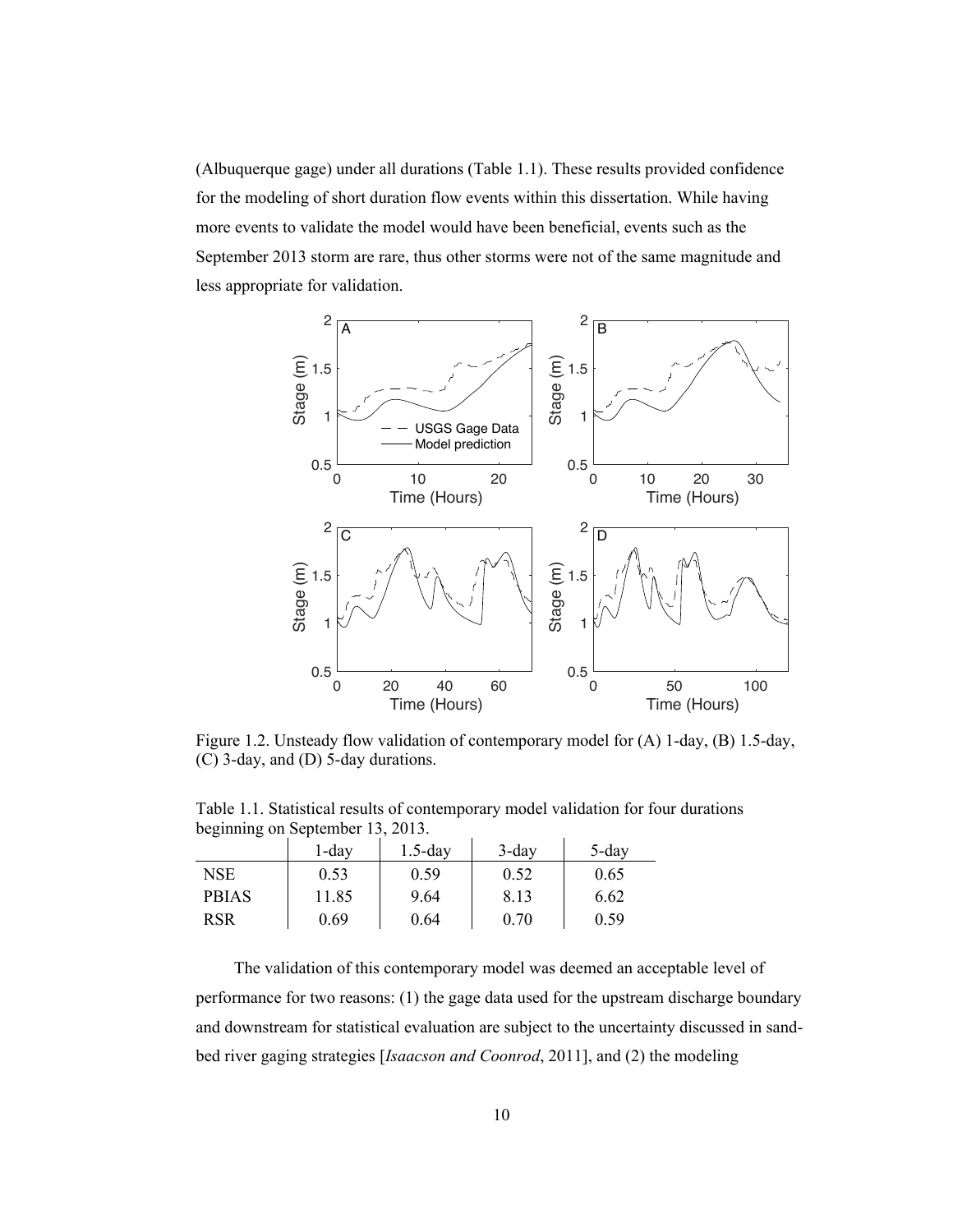conducted in this research is predominantly theoretical in its application to river science, as opposed to a specific practical event. While any method of data collection is prone to error, the uncertainties associated with the computational modeling method must be addressed. Topographic uncertainty is likely highest within the main channel where onedimensional cross-section elevation data were used to interpolate two-dimensional elevation data. Roughness uncertainty is inherent to two-dimensional, hydrodynamic modeling as roughness becomes an all-encompassing momentum dissipation mechanism due to the direct interpolation of latitude, longitude, and elevation information [*Lane and Richards*, 1998; *Morvan et al.*, 2008]. However, validation suggests methodology used within this dissertation creates topographic and roughness conditions suitable for addressing unsteady processes within the reach.

Uncertainties and sources of error were minimized as best as possible by utilizing the most detailed data available. With the contemporary model performing appropriately, historical and altered model scenarios were created with the same methodology where possible. No validation data were available for these events, however, the similarity in mesh creation techniques should provide appropriate results for era and alteration comparisons conducted within Chapters 2 through 4. A sensitivity analysis of the relationship between microtopography and roughness was conducted in Appendix A to better understand the relationship these factors have with unsteady flow modeling.

#### **1.4. The Middle Rio Grande**

The work presented in this dissertation focuses on a 32-km stretch of the Middle Rio Grande (MRG) which runs through Albuquerque, NM, and is known as the Albuquerque Reach. The Albuquerque Reach provides an excellent setting for research dealing with historical and contemporary influences on hydrodynamic processes as the river has been subjected to substantial alterations during the past century under the name of flood control, water use, and river restoration. As each chapter of the dissertation was written as a standalone scientific paper for publication, each includes a section with relevant facts about the MRG to place the chapter research into context.

While specific findings presented within this research will be most applicable to semi-arid, snowmelt driven river systems, the methods presented within the dissertation